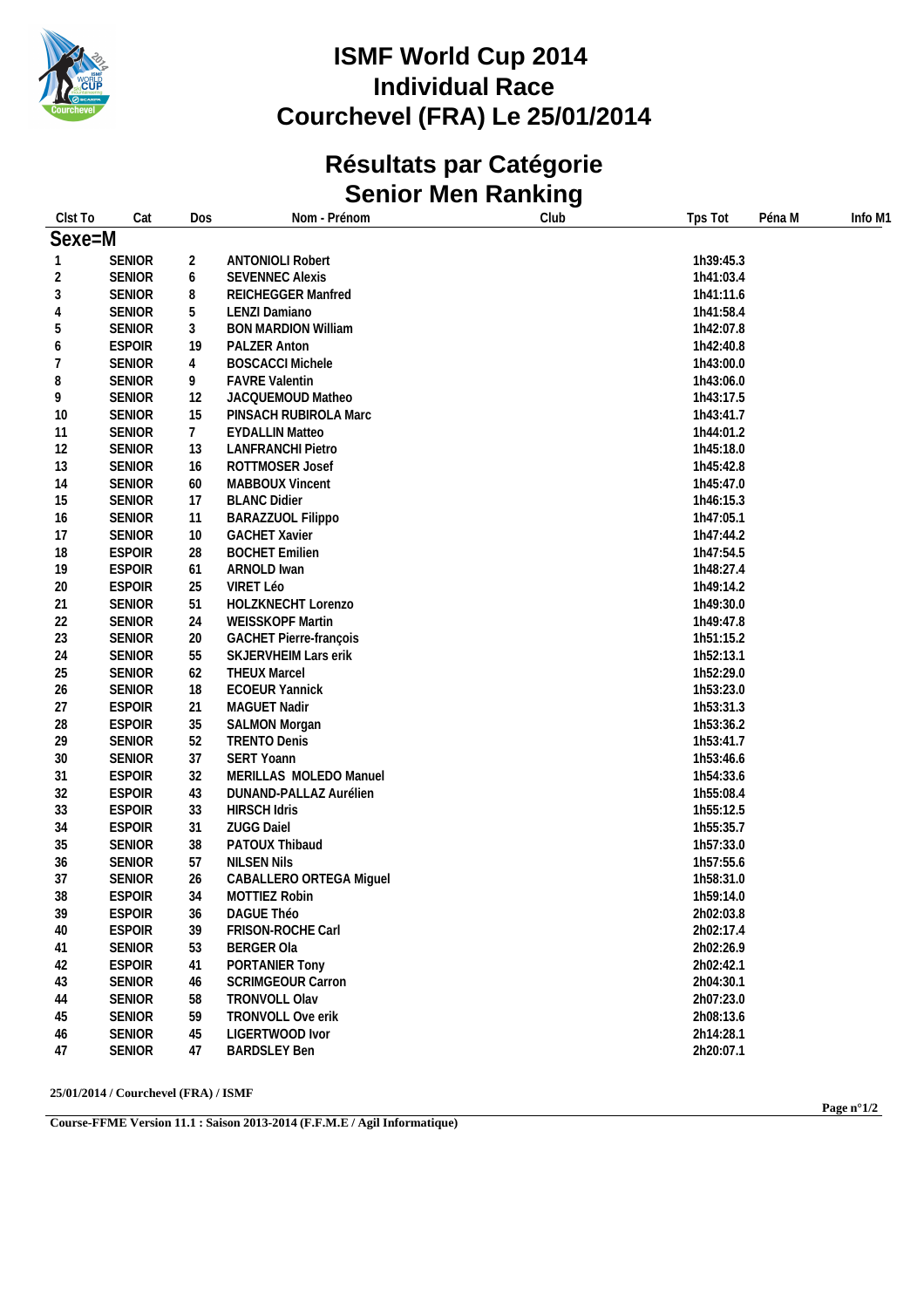

| Clst To | Cat           | Dos | Nom - Prénom                           | Club | Tps Tot   | Péna M Info M1 |  |  |  |  |
|---------|---------------|-----|----------------------------------------|------|-----------|----------------|--|--|--|--|
| 48      | <b>SENIOR</b> | 50  | <b>WILD Finlay</b>                     |      | 2h26:17.2 |                |  |  |  |  |
| 49      | <b>SENIOR</b> | 48  | 2h27:36.6<br><b>BARNES Christopher</b> |      |           |                |  |  |  |  |
|         | <b>SENIOR</b> | 64  | <b>JONSSON André</b>                   |      | Abd       |                |  |  |  |  |
|         | <b>SENIOR</b> | 63  | MARTI Werner                           |      | Abd       |                |  |  |  |  |
|         | <b>SENIOR</b> | 30  | RéMY Cédric                            | Abd  |           |                |  |  |  |  |
|         | <b>SENIOR</b> | 29  | PICCOT Adrien                          |      | Abd       |                |  |  |  |  |
|         | <b>SENIOR</b> | 14  | Abd<br>GALIZZI Davide                  |      |           |                |  |  |  |  |
|         | <b>SENIOR</b> | 56  | Abd<br>SøRLIE Robert                   |      |           |                |  |  |  |  |
|         | <b>ESPOIR</b> | 27  | Abd<br><b>GIRARD Steven</b>            |      |           |                |  |  |  |  |
|         | <b>ESPOIR</b> | 54  | JOHANNESSEN Håkon klerud<br>Abs        |      |           |                |  |  |  |  |
|         | <b>SENIOR</b> | 23  | CARDONA COLL Nil                       |      | Abd       |                |  |  |  |  |
|         | <b>SENIOR</b> | 22  | <b>GARDET Cyrille</b>                  |      | Abd       |                |  |  |  |  |
|         | <b>ESPOIR</b> | 42  | RIPOLL Clément                         |      | Abd       |                |  |  |  |  |
|         | <b>ESPOIR</b> | 40  | ROCHAIX Léo                            |      | Abd       |                |  |  |  |  |
|         | <b>SENIOR</b> | 65  | KORLATOWICZ Jan                        |      | Abd       |                |  |  |  |  |
|         | <b>SENIOR</b> |     | <b>JORNET BURGADA Kilian</b>           |      | Abd       |                |  |  |  |  |

**25/01/2014 / Courchevel (FRA) / ISMF**

**Page n°2/2**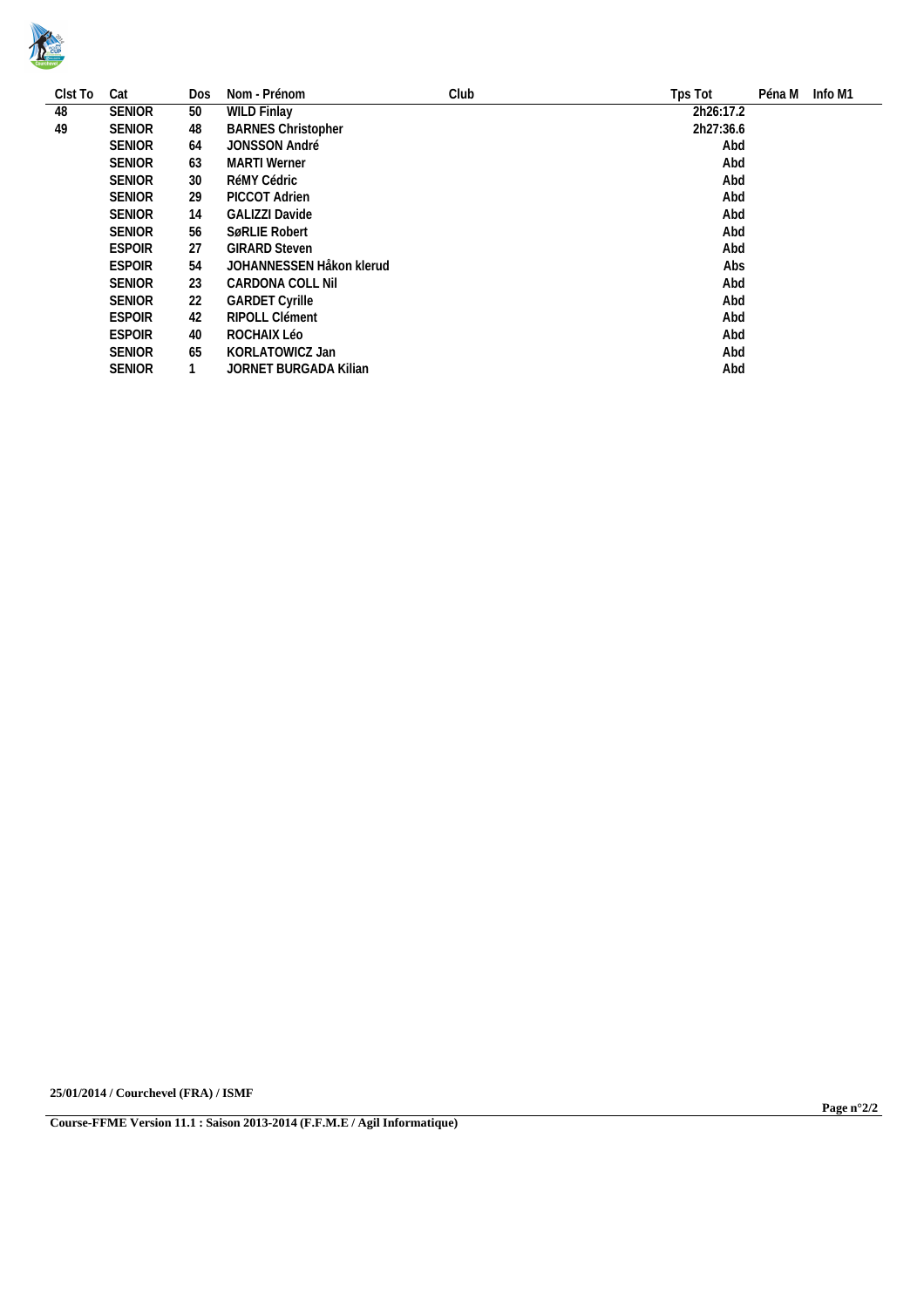

## **Résultats par Catégorie Senior Women Ranking**

| Clst To        | Cat           | Dos | Nom - Prénom                     | Club | Tps Tot   | Péna M  | Info M1      |
|----------------|---------------|-----|----------------------------------|------|-----------|---------|--------------|
| Sexe=F         |               |     |                                  |      |           |         |              |
|                | <b>SENIOR</b> | 101 | ROUX Laetitia                    |      | 1h45:32.9 |         |              |
| $\overline{2}$ | <b>SENIOR</b> | 105 | <b>DUSAUTOIR BERTRAND Sophie</b> |      | 1h53:12.5 |         |              |
| $\sqrt{3}$     | <b>ESPOIR</b> | 103 | <b>MOLLARET Axelle</b>           |      | 1h54:45.6 |         |              |
| $\overline{4}$ | <b>ESPOIR</b> | 107 | FIECHTER Jennifer                |      | 1h56:53.1 |         |              |
| 5              | <b>SENIOR</b> | 104 | <b>FORSBERG Emelie</b>           |      | 1h59:03.8 |         |              |
| 6              | <b>SENIOR</b> | 110 | <b>BERNIER Melanie</b>           |      | 2h00:30.0 |         |              |
| 7              | <b>SENIOR</b> | 108 | <b>MANEGLIA Marion</b>           |      | 2h01:41.4 |         |              |
| 8              | <b>SENIOR</b> | 112 | <b>FABRE Valentine</b>           |      | 2h02:54.6 |         |              |
| 9              | <b>SENIOR</b> | 106 | VALMASSOI Martina                |      | 2h03:15.1 |         |              |
| 10             | <b>ESPOIR</b> | 109 | <b>GARCIA FARRES Marta</b>       |      | 2h04:26.6 |         |              |
| 11             | <b>ESPOIR</b> | 118 | <b>BELLES NAUDI Inka</b>         |      | 2h06:33.5 |         |              |
| 12             | <b>SENIOR</b> | 113 | <b>GALICIA COTRINA Claudia</b>   |      | 2h07:00.7 |         |              |
| 13             | <b>SENIOR</b> | 114 | RIBA CARLOS Marta                |      | 2h07:45.3 |         |              |
| 14             | <b>SENIOR</b> | 115 | <b>FIGURA Anna</b>               |      | 2h08:07.7 | $+1:00$ | batonabandon |
| 15             | <b>ESPOIR</b> | 126 | CAZZANELLI Alessandra            |      | 2h09:10.4 |         |              |
| 16             | <b>SENIOR</b> | 117 | <b>FAVRE Emilie</b>              |      | 2h10:58.1 |         |              |
| 17             | <b>ESPOIR</b> | 120 | <b>HAUKøY Malene</b>             |      | 2h14:05.2 |         |              |
| 18             | <b>SENIOR</b> | 121 | <b>KALINOVA Lubomira</b>         |      | 2h18:15.4 |         |              |
| 19             | <b>ESPOIR</b> | 123 | <b>TYBOR Anna</b>                |      | 2h21:34.5 |         |              |
| 20             | <b>SENIOR</b> | 125 | <b>MOORE Ursula</b>              |      | 2h25:50.7 |         |              |
| 21             | <b>SENIOR</b> | 128 | <b>LEES Gabriel</b>              |      | 2h29:21.6 |         |              |
|                | <b>SENIOR</b> | 127 | NICOLINI Elena                   |      | Abd       |         |              |
|                | <b>ESPOIR</b> | 124 | FIGURA Paulina                   |      | Abd       |         |              |
|                | <b>SENIOR</b> | 122 | <b>EDWARDS Meredith</b>          |      | Abd       |         |              |
|                | <b>SENIOR</b> | 111 | <b>COMET Anna</b>                |      | Abs       |         |              |
|                | <b>ESPOIR</b> | 119 | DE SILVESTRO Martina             |      | Abd       |         |              |
|                | <b>SENIOR</b> | 116 | <b>FARGUES GIMENO Maria</b>      |      | Abd       |         |              |
|                | <b>SENIOR</b> | 102 | MATHYS Maude                     |      | Dsq       |         | skiperdu     |

**25/01/2014 / Courchevel (FRA) / ISMF**

**Course-FFME Version 11.1 : Saison 2013-2014 (F.F.M.E / Agil Informatique)**

**Page n°1/1**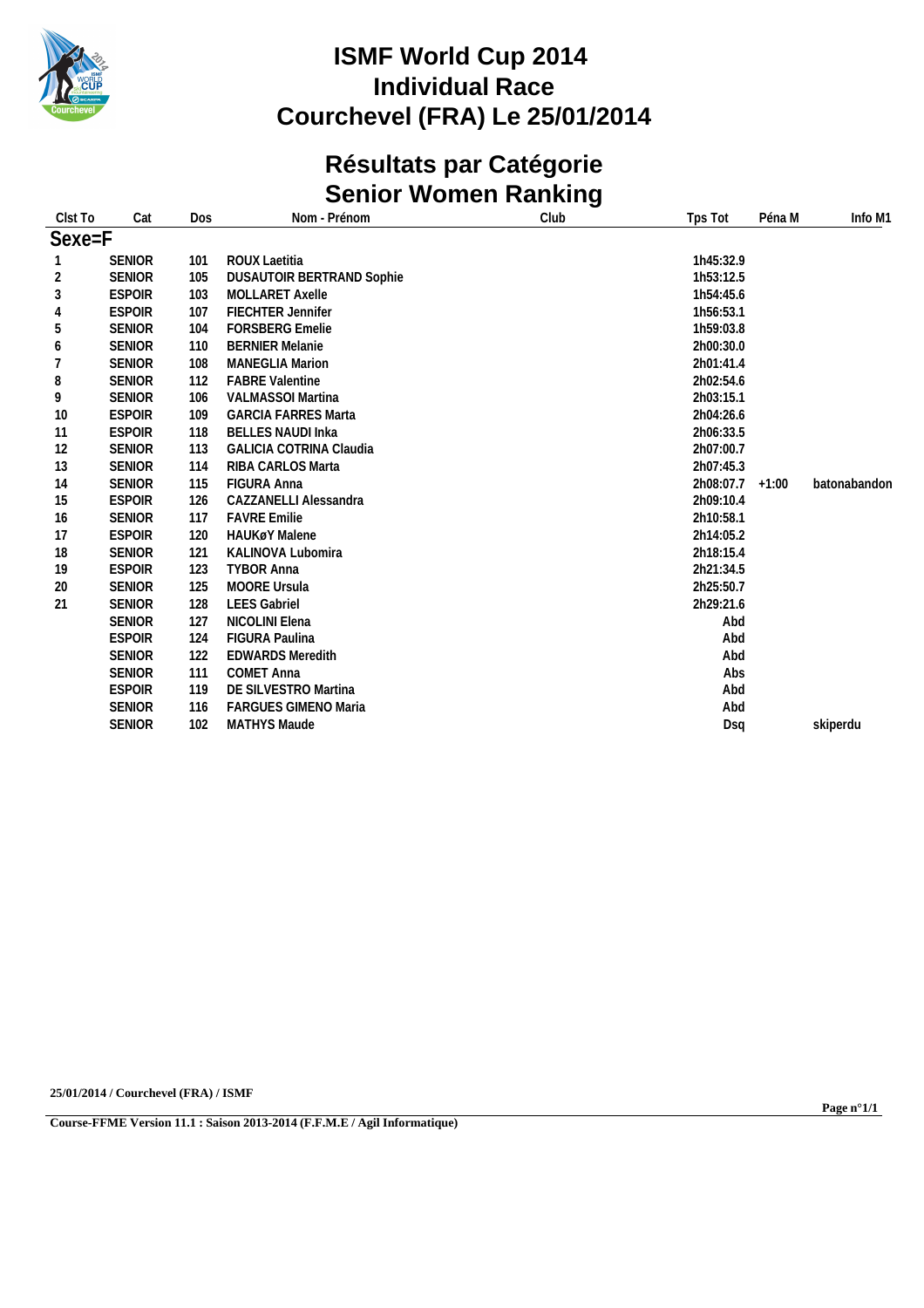

# **Résultats par Catégorie Espoir Ranking**

| Rank            | Cat           | Sex | <b>Bib</b> | Racer Name                 | Race Time | Penality | <b>Total Time</b> | Info Penality |
|-----------------|---------------|-----|------------|----------------------------|-----------|----------|-------------------|---------------|
| Sexe=F          |               |     |            |                            |           |          |                   |               |
|                 | <b>ESPOIR</b> | F   | 103        | <b>MOLLARET Axelle</b>     | 1h54:45.6 |          | 1h54:45.6         |               |
| 2               | <b>ESPOIR</b> | F   | 107        | <b>FIECHTER Jennifer</b>   | 1h56:53.1 |          | 1h56:53.1         |               |
| 3               | <b>ESPOIR</b> | F   | 109        | <b>GARCIA FARRES Marta</b> | 2h04:26.6 |          | 2h04:26.6         |               |
| 4               | <b>ESPOIR</b> |     | 118        | <b>BELLES NAUDI Inka</b>   | 2h06:33.5 |          | 2h06:33.5         |               |
| 5               | <b>ESPOIR</b> |     | 126        | CAZZANELLI Alessandra      | 2h09:10.4 |          | 2h09:10.4         |               |
| 6               | <b>ESPOIR</b> |     | 120        | <b>HAUKøY Malene</b>       | 2h14:05.2 |          | 2h14:05.2         |               |
|                 | <b>ESPOIR</b> |     | 123        | <b>TYBOR Anna</b>          | 2h21:34.5 |          | 2h21:34.5         |               |
|                 | <b>ESPOIR</b> | F   | 124        | <b>FIGURA Paulina</b>      | Abd       |          | Abd               |               |
|                 | <b>ESPOIR</b> | F   | 119        | DE SILVESTRO Martina       | Abd       |          | Abd               |               |
| Sexe=M          |               |     |            |                            |           |          |                   |               |
|                 | <b>ESPOIR</b> | M   | 19         | <b>PALZER Anton</b>        | 1h42:40.8 |          | 1h42:40.8         |               |
| 2               | <b>ESPOIR</b> | M   | 28         | <b>BOCHET Emilien</b>      | 1h47:54.5 |          | 1h47:54.5         |               |
| 3               | <b>ESPOIR</b> | M   | 61         | <b>ARNOLD Iwan</b>         | 1h48:27.4 |          | 1h48:27.4         |               |
| 4               | <b>ESPOIR</b> | M   | 25         | VIRET Léo                  | 1h49:14.2 |          | 1h49:14.2         |               |
| 5               | <b>ESPOIR</b> | M   | 21         | <b>MAGUET Nadir</b>        | 1h53:31.3 |          | 1h53:31.3         |               |
| 6               | <b>ESPOIR</b> | M   | 35         | <b>SALMON Morgan</b>       | 1h53:36.2 |          | 1h53:36.2         |               |
|                 | <b>ESPOIR</b> | M   | 32         | MERILLAS MOLEDO Manuel     | 1h54:33.6 |          | 1h54:33.6         |               |
| 8               | <b>ESPOIR</b> | M   | 43         | DUNAND-PALLAZ Aurélien     | 1h55:08.4 |          | 1h55:08.4         |               |
| 9               | <b>ESPOIR</b> | M   | 33         | <b>HIRSCH Idris</b>        | 1h55:12.5 |          | 1h55:12.5         |               |
| 10 <sup>°</sup> | <b>ESPOIR</b> | M   | 31         | <b>ZUGG Daiel</b>          | 1h55:35.7 |          | 1h55:35.7         |               |
| 11              | <b>ESPOIR</b> | M   | 34         | <b>MOTTIEZ Robin</b>       | 1h59:14.0 |          | 1h59:14.0         |               |
| 12              | <b>ESPOIR</b> | M   | 36         | DAGUE Théo                 | 2h02:03.8 |          | 2h02:03.8         |               |
| 13              | <b>ESPOIR</b> | M   | 39         | FRISON-ROCHE Carl          | 2h02:17.4 |          | 2h02:17.4         |               |
| 14              | <b>ESPOIR</b> | M   | 41         | PORTANIER Tony             | 2h02:42.1 |          | 2h02:42.1         |               |
|                 | <b>ESPOIR</b> | M   | 42         | <b>RIPOLL Clément</b>      | Abd       |          | Abd               |               |
|                 | <b>ESPOIR</b> | M   | 40         | ROCHAIX Léo                | Abd       |          | Abd               |               |
|                 | <b>ESPOIR</b> | M   | 27         | <b>GIRARD Steven</b>       | Abd       |          | Abd               |               |
|                 | <b>ESPOIR</b> | M   | 54         | JOHANNESSEN Håkon klerud   | Abs       |          | Abs               |               |
|                 |               |     |            |                            |           |          |                   |               |